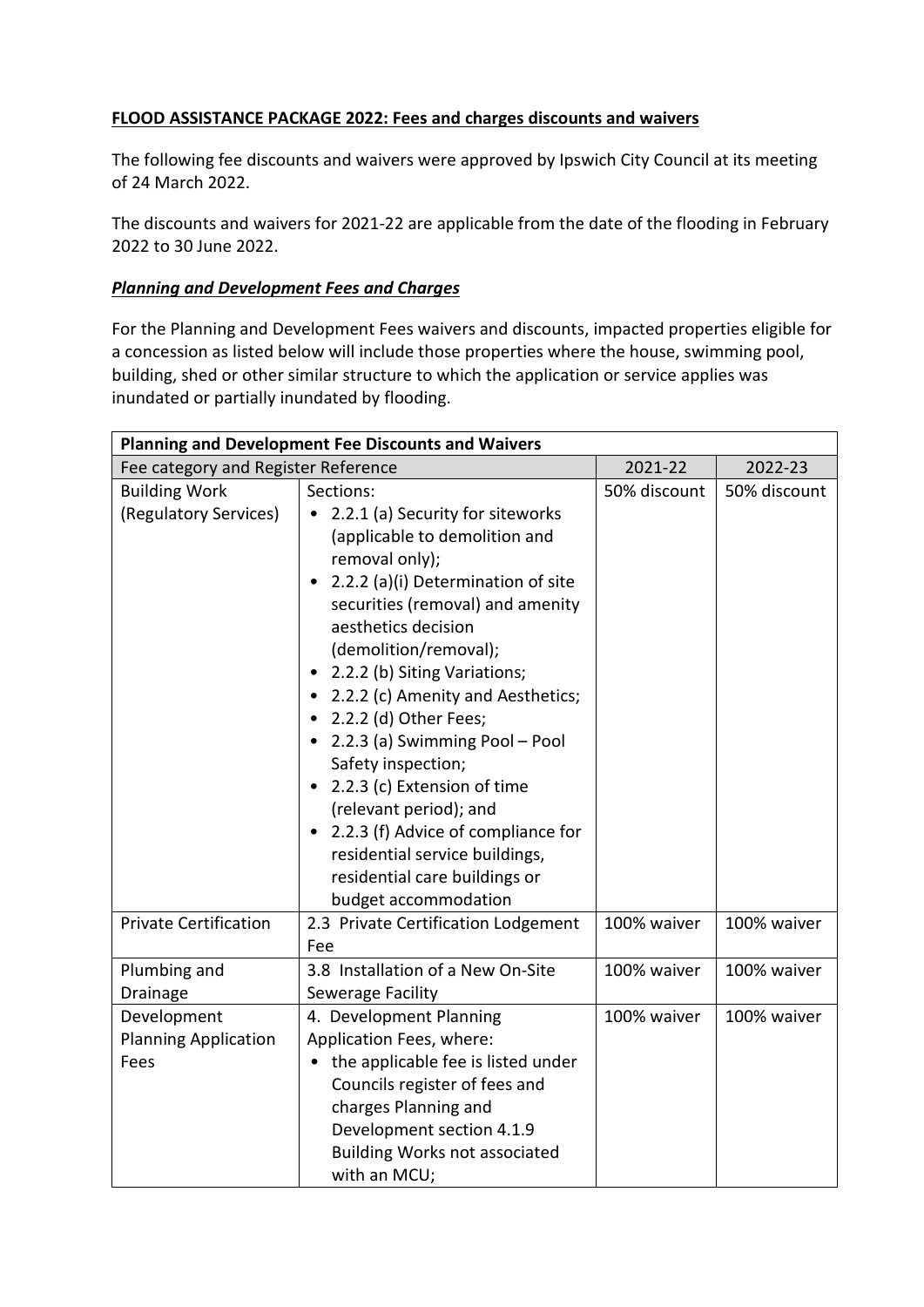| <b>Planning and Development Fee Discounts and Waivers</b> |                                                                                                                                                                |             |             |  |  |
|-----------------------------------------------------------|----------------------------------------------------------------------------------------------------------------------------------------------------------------|-------------|-------------|--|--|
| Fee category and Register Reference                       |                                                                                                                                                                | 2021-22     | 2022-23     |  |  |
|                                                           | the property is below the<br>Adopted Flood Regulated Line;<br>and<br>where the works are for repairing<br>or increasing the flood resilience<br>of a dwelling. |             |             |  |  |
| Certificates/Searches                                     | 4.7.2 (b) Building and/or Plumbing<br>Records Search                                                                                                           | 100% waiver | 100% waiver |  |  |

Note plumbing works relating to dwelling repairs, raising and restumping, renovations and extensions on existing Class 1 dwellings and Class 10 structures will be notifiable work that can be undertaken by a licenced plumber (Form 4), and does not trigger an Ipswich City Council permit.

# *Commercial and Business Licencing Fees and Charges*

If a new design assessment, licence amendment or additional inspection is required by a business as a result of the flood or reconstruction work undertaken as a result of the 2022 floods, a fee waiver may be applied, as outlined in the table below.

For the Commercial and Business Licencing waivers and discounts, impacted properties eligible for a concession as listed below will include those properties where the place of business to which the application or service applies was inundated or partially inundated by flooding.

| <b>Commercial and Business Licencing Fee Discounts and Waivers</b> |                                          |              |              |  |
|--------------------------------------------------------------------|------------------------------------------|--------------|--------------|--|
| Fee category and Register Reference                                |                                          | 2021-22      | 2022-23      |  |
| Animal                                                             | 4.1-4.6 Commercial Licence Fees:         | 100% waiver  | 100% waiver  |  |
| Management                                                         | Amendment to design fees where the       |              |              |  |
|                                                                    | business is reinstated like for like, or |              |              |  |
|                                                                    | with minor changes                       |              |              |  |
|                                                                    | 4.1-4.6 Commercial Licence Fees:         | 50% discount | 50% discount |  |
|                                                                    | Amendment to design fees with major      |              |              |  |
|                                                                    | changes                                  |              |              |  |
|                                                                    | 4.1-4.6 Commercial Licence Fees:         | N/A          | 100% waiver  |  |
|                                                                    | Licence renewals                         |              |              |  |
| Health and                                                         | 2.1 Application, Amendment and           | 100% waiver  | 100% waiver  |  |
| <b>Regulatory Services</b>                                         | Inspection fees:                         |              |              |  |
|                                                                    | where the business is reinstated like    |              |              |  |
|                                                                    | for like, or with minor changes          |              |              |  |
|                                                                    | 2.1 Application, Amendment and           | 50% discount | 50% discount |  |
|                                                                    | Inspection fees: with major changes      |              |              |  |
|                                                                    | 2.1 Application, Amendment and           | 100% waiver  | 100% waiver  |  |
|                                                                    | Inspection fees: Inspection fees         |              |              |  |
|                                                                    | Licence renewals for                     | N/A          | 100% waiver  |  |
|                                                                    | 3.2 Higher Risk Personal                 |              |              |  |
|                                                                    | Appearance Services,                     |              |              |  |
|                                                                    | 4.2 Entertainment Venues,                |              |              |  |